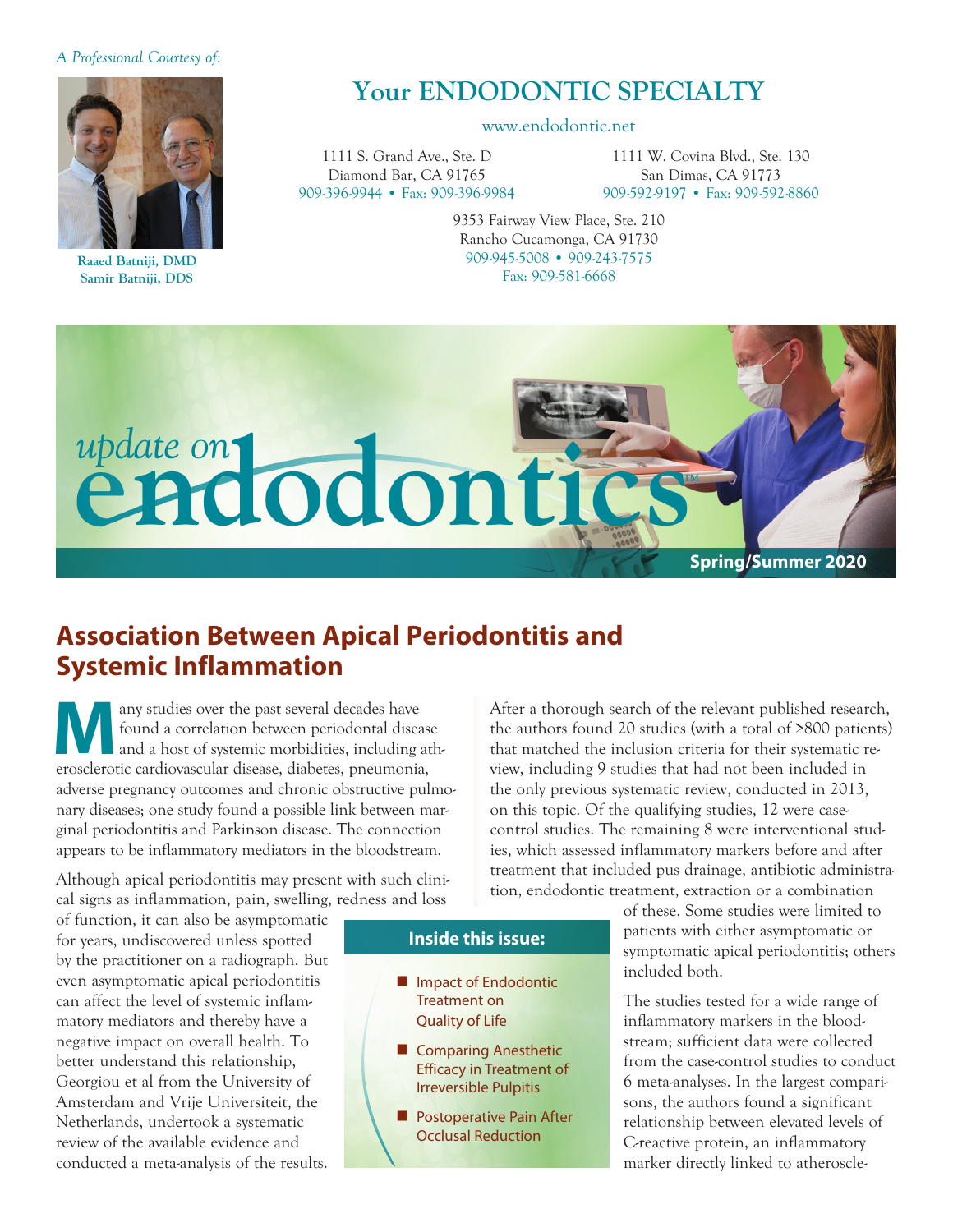

## **Table 1.** *Systemic inflammatory markers: impact on patients with apical periodontitis vs controls.*

**Significantly higher levels in patients:**

C-reactive protein (patients with either severe PAI or moderate PAI) Asymmetrical dimethylarginine Interleukin-6

#### **No significantly different levels in patients:**

Circulating immune complex Reactive oxygen species

rotic vascular disease and increased risk of acute cardiovascular events, and patients with apical periodontitis accompanied by either a severe or moderate periapical index (PAI). They also found a significant relationship between elevated levels of asymmetrical dimethylarginine and interleukin-6 (Table 1).

A further meta-analysis showed that treatment for apical periodontitis significantly reduced the levels of C3 complement, a protein network associated with metabolic syndrome, diabetes and cardiovascular risk. A further meta-analysis failed to prove that treatment reduced C-reactive protein levels. However, both meta-analyses were based on small, older studies, which calls into question their reliability.

### **Conclusion**

The sum of our current knowledge indicates that untreated apical periodontitis contributes to systemic inflammation, known to negatively affect human health. Because of the wide variation among the published data in inclusion criteria, sample size, follow-up times and controlling for confounding factors such as smoking and depression, further study is warranted to find the pathway through which apical periodontitis has an impact on systemic inflammation

and how this can be most effectively treated.

*Georgiou AC, Crielaard W, Armenis I, et al. Apical periodontitis is associated with elevated concentrations of inflammatory mediators in peripheral blood: a systematic review and metaanalysis.* J Endod *2019;1279-1295.*

# **Impact of Endodontic Treatment on Quality of Life**

**I** tudy after study has shown excellent clinical success or survival rates of teeth after endodontic treatment. But evaluating outcomes based only on clinical parameters overlooks current trends that emphasize patient-centered outcomes, especially quality of life (QoL). Oral health-related quality of life (OHRQoL) indices allow us to expand outcome measures beyond the mere absence of disease to include physical, psychosocial and social wellbeing. Unfortunately, only 1 systematic review that addresses OHRQoL after endodontic treatment has been published.

Leong and Yap from Ng Teng Fong General Hospital, Singapore, at tempted to remedy this lack of knowledge by conducting a systematic review of articles published through July 2018 that reported studies of QoL in patients who received endodontic treatment. Included in the review were clinical studies that measured QoL in patients

- $\blacksquare$  ≥18 years of age
- $\blacksquare$  who received any endodontic treatment
- $\blacksquare$  with a functional coronal restoration of ≥6 months

The authors found 6 (3 cross-sectional, 1 case-control and 2 cohort) studies that met their criteria. All the published papers involved nonsurgical root canal therapy; no studies evaluating QoL after endodontic surgery required ≥6 months of occlusal function.

Four of the 6 studies concluded that nonsurgical root canal treatment improved patients' OHRQoL. The remaining 2 studies, which focused on patients with persistent pain after endodontic treatment, found that persistent pain had a negative impact on those patients' QoL but had minimal impact on daily activities. Five studies that looked at patient satisfaction stratified by who had performed the root canal treatment (endodontist, general dentist, postgraduate student) arrived at inconsistent results, although the authors suggested that the results could have been influenced by the fact that endodontists tend to treat more complex cases.

### **Conclusion**

Although the evidence remains scanty, the existing studies show that nonsurgical endodontic treatment improves patients' QoL. Further research in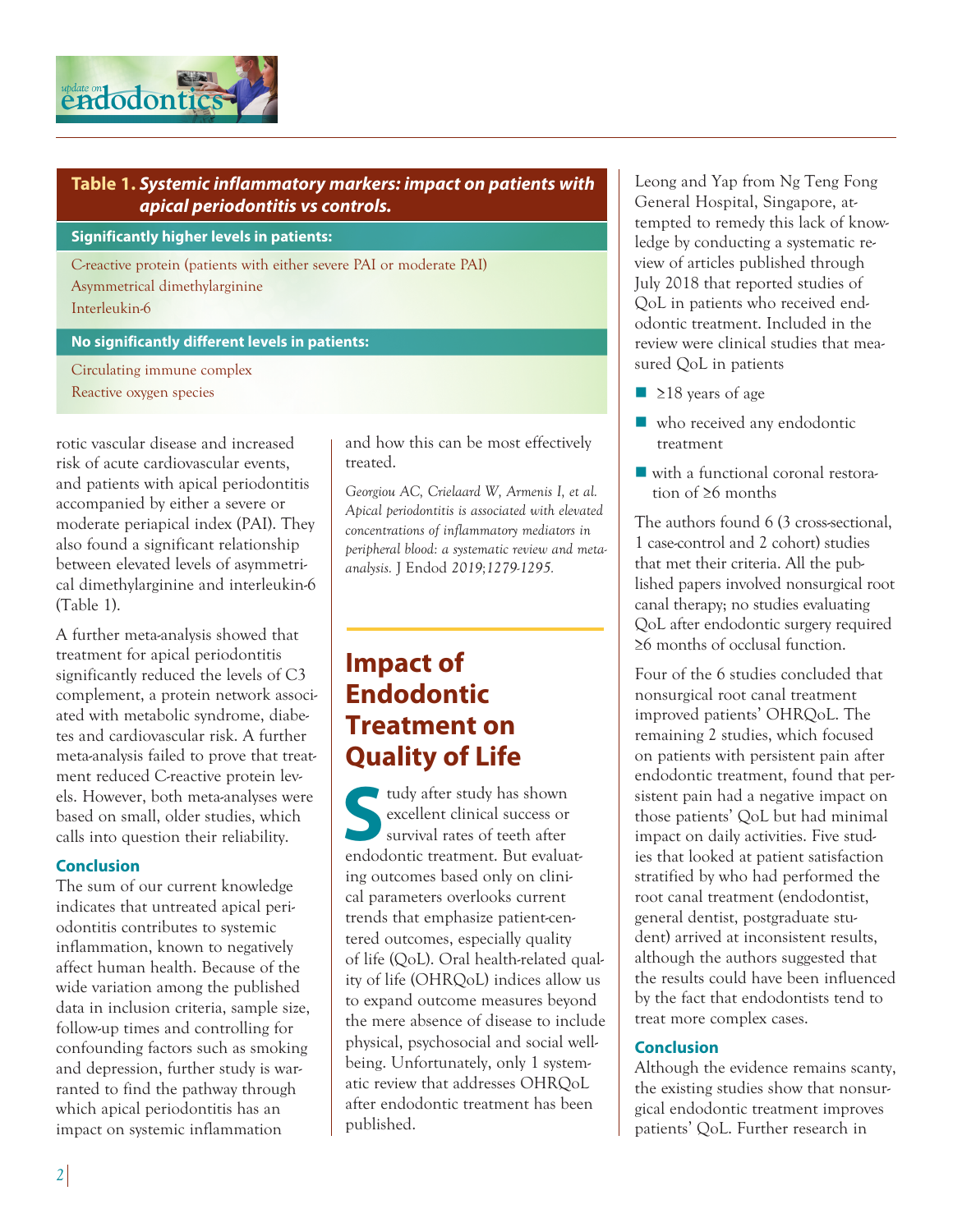this area could help practitioners understand how patients' perceptions and preferences should be considered when planning treatment.

*Leong DJX, Yap AU-J. Quality of life of patients with endodontically treated teeth: a systematic review.* Aust Endod J *2019;doi:10.1111/aej.12372.*

# **Comparing Anesthetic Efficacy In Treatment of Irreversible Pulpitis**

For many years, lidocaine has<br>been the local anesthetic momentum<br>commonly employed by dent<br>When combined with edgensine been the local anesthetic most commonly employed by dentists. When combined with adrenaline, lidocaine, with its rapid onset and typical duration of 60 minutes for pulpal anesthesia and 3 to 5 hours for soft tissue anesthesia, has proven effective in maintaining adequate pain management, an essential tool for patient comfort and reducing fear and anxiety in typical patients. However, lidocaine has proven less effective in inducing profound anesthesia in patients in need of endodontic treatment, especially in teeth with symptomatic irreversible pulpitis.

Some studies have reported that articaine, which is metabolized differently from lidocaine more effectively achieves profound pulpal anesthesia in these patients. But other studies have found little difference in outcomes. Although several systematic reviews and meta-analyses of multiple studies have been undertaken, the results have been inconclusive, in part, perhaps, because the individual

studies differ widely in types of teeth treated and method of administration.

Nagendrababu et al from International Medical University, Malaysia, conducted an umbrella review—a relatively new methodology that analyzes the results from a group of systematic reviews—to determine whether 4% articaine should be preferred to 2% lidocaine combined with a vasoconstrictor when treating teeth with irreversible pulpitis. The authors hoped to resolve 4 questions about the 2 anesthetic solutions:

- which one was the most effective local anesthetic solution
- $\blacksquare$  which one was associated with the least pain during injection
- $\blacksquare$  which one had the most rapid onset of pulpal anesthesia
- $\blacksquare$  which one had the fewest adverse events

Five systematic reviews with 35 individual meta-analyses published between 2011 and 2019 met their criteria for inclusion.

All 5 reviews concluded that articaine was significantly more successful than lidocaine (Table 2). In the 3 reviews

that performed a separate analysis for maxillary teeth using the infiltration technique, 2 found articaine outperformed lidocaine; all 4 of the reviews that performed a separate analysis for mandibular teeth found articaine had a better success rate, regardless of delivery method.

Only 1 review analyzed the time to onset of anesthesia; articaine had a more rapid onset. The same review, the only one to analyze pain during injection and adverse effects, associated articaine with a lower pain score and fewer adverse effects.

### **Conclusion**

The authors concluded that sufficient evidence shows that articaine outperforms lidocaine following inferior alveolar nerve blocks, infiltrations and supplemental injections during endodontic treatment of teeth with irreversible pulpitis. Limited available evidence suggests that articaine injections are less painful, have a more rapid onset of anesthesia and fewer adverse effects.

*Nagendrababu V, Duncan HF, Whitworth J, et al. Is articaine more effective than lidocaine in patients with irreversible pulpitis? An umbrella review.* Int Endod J *2019; doi:10.1111/iej.13215.*

## **Table 2.** *Successful pulpal anesthesia rate for articaine vs lidocaine.*

| <b>Study</b>              | <b>Odds ratio</b><br>favoring articaine |
|---------------------------|-----------------------------------------|
| Brandt et al (2011)       | 2.44                                    |
| Kung et al (2015)         | 2.21                                    |
| Su et al (2016)           |                                         |
| per patient               | 1.15                                    |
| per tooth                 | 1.10                                    |
| St. George et al (2018)   | 1.60                                    |
| Nagendrababu et al (2019) | 1.42                                    |